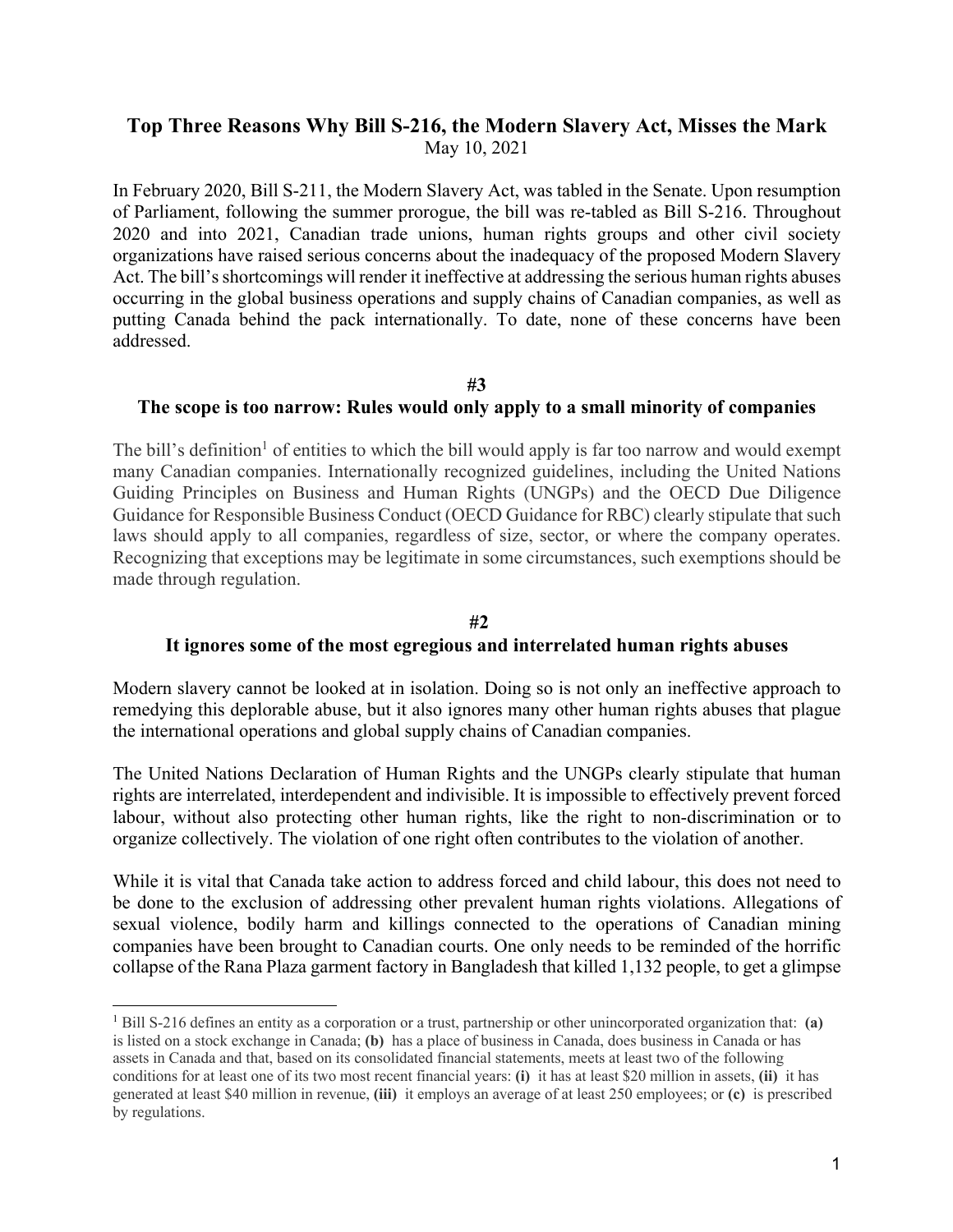of the occupational health and safety violations that injure and kill workers daily. In the past few decades, over 3,000 trade unionists in Colombia have been assassinated for attempting to exert their right to organize and form a union.

Bill S-216 ignores these serious violations of human and labour rights - rights that Canada has committed to uphold.

### **#1**

# **The bill only requires companies to report on their actions - it does not require them to respect human rights or change their behaviour**

Bill S-216 only requires companies to report on *what steps, if any*, they have taken to prevent and reduce the risk of forced or child labour in their supply chains.<sup>2</sup> It does not require companies to stop using child or forced labour. It does not require companies to conduct human rights due diligence (HRDD). As long as the company reports on any steps they took - no matter how inadequate those steps may be - and mentions any risks of forced or child labour they identified, they will be in full compliance with the law. The bill expects that the public will proactively look up the reports of every company in advance of making day-to-day purchases, which is highly unlikely.

This is not an effective or appropriate approach to regulating. We would never take this approach to food or air safety; we require companies to do it right because the costs of failure are too high. Furthermore, this approach is inconsistent with the UNGPs and represents an abdication of governments' responsibility to protect against modern slavery. A European Union report studying and comparing the effectiveness of various types of supply chain legislation determined that reporting laws have only "minor positive social impacts."3

Bill S-216 does include important investigatory powers and an offence with a fine for failure to report or for knowingly publishing a false report. However, these apply only to ascertaining whether the company accurately reported on the steps they took. Neither the investigatory powers nor the offence help to establish whether there is actually child or forced labour being used in these supply chains, nor to punish companies who are profiting off of abuse. Furthermore, the bill does not provide for liability for harm, nor provide for access to remedy for impacted people.

This would have the perverse effect that a company who uses child or forced labour and takes no steps to prevent or address it, would be in full compliance with the law as long as they annually publish a report saying they are taking no steps to address forced labour in their supply chains. On the other hand, a company that has rigorous protocols, and exceptional labour practices, but fails to produce an annual report would be guilty of an offence. Quite simply, the bill's focus is illplaced. The primary focus should be on preventing and remedying harm, not on reporting.

 $27$  (1) Every entity must, no later than 180 days after the end of each financial year, provide the Minister with a report that sets out the steps the entity has taken during that year to prevent and reduce the risk that forced labour or child labour is used at any step of the production of goods in Canada or elsewhere by the entity or of goods imported into Canada by the entity.

<sup>3</sup> Publications office of the European Union: https://op.europa.eu/en/publication-detail/-/publication/8ba0a8fd-4c83- 11ea-b8b7-01aa75ed71a1/language-en